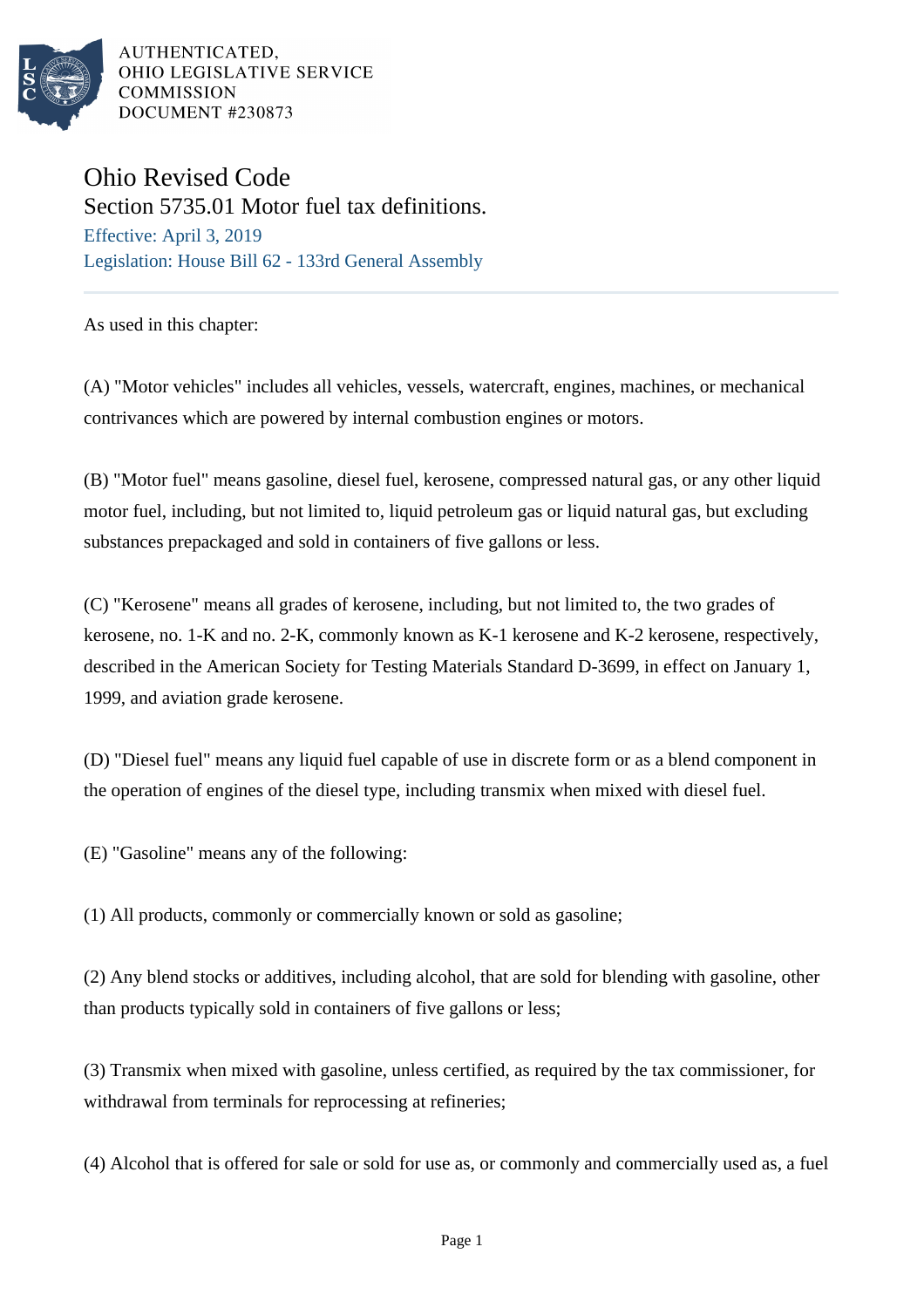

for internal combustion engines.

Gasoline does not include diesel fuel, commercial or industrial napthas or solvents manufactured, imported, received, stored, distributed, sold, or used exclusively for purposes other than as a motor fuel for a motor vehicle or vessel. The blending of any of the products listed in the preceding sentence, regardless of name or characteristics, is conclusively presumed to have been done to produce gasoline, unless the product obtained by the blending is entirely incapable for use as fuel to operate a motor vehicle. An additive, blend stock, or alcohol is presumed to be sold for blending unless a certification is obtained as required by the tax commissioner.

(F) "Public highways" means lands and lots over which the public, either as user or owner, generally has a right to pass, even though the same are closed temporarily by the authorities for the purpose of construction, reconstruction, maintenance, or repair.

(G) "Waters within the boundaries of this state" means all streams, lakes, ponds, marshes, water courses, and all other bodies of surface water, natural or artificial, which are situated wholly or partially within this state or within its jurisdiction, except private impounded bodies of water.

(H) "Person" includes individuals, partnerships, firms, associations, corporations, receivers, trustees in bankruptcy, estates, joint-stock companies, joint ventures, the state and its political subdivisions, and any combination of persons of any form.

(I)(1) "Motor fuel dealer" means any person who satisfies any of the following:

(a) The person imports from another state or foreign country or acquires motor fuel by any means into a terminal in this state;

(b) The person imports motor fuel from another state or foreign country in bulk lot vehicles for subsequent sale and distribution in this state from bulk lot vehicles;

(c) The person refines motor fuel in this state;

(d) The person acquires motor fuel from a motor fuel dealer for subsequent sale and distribution by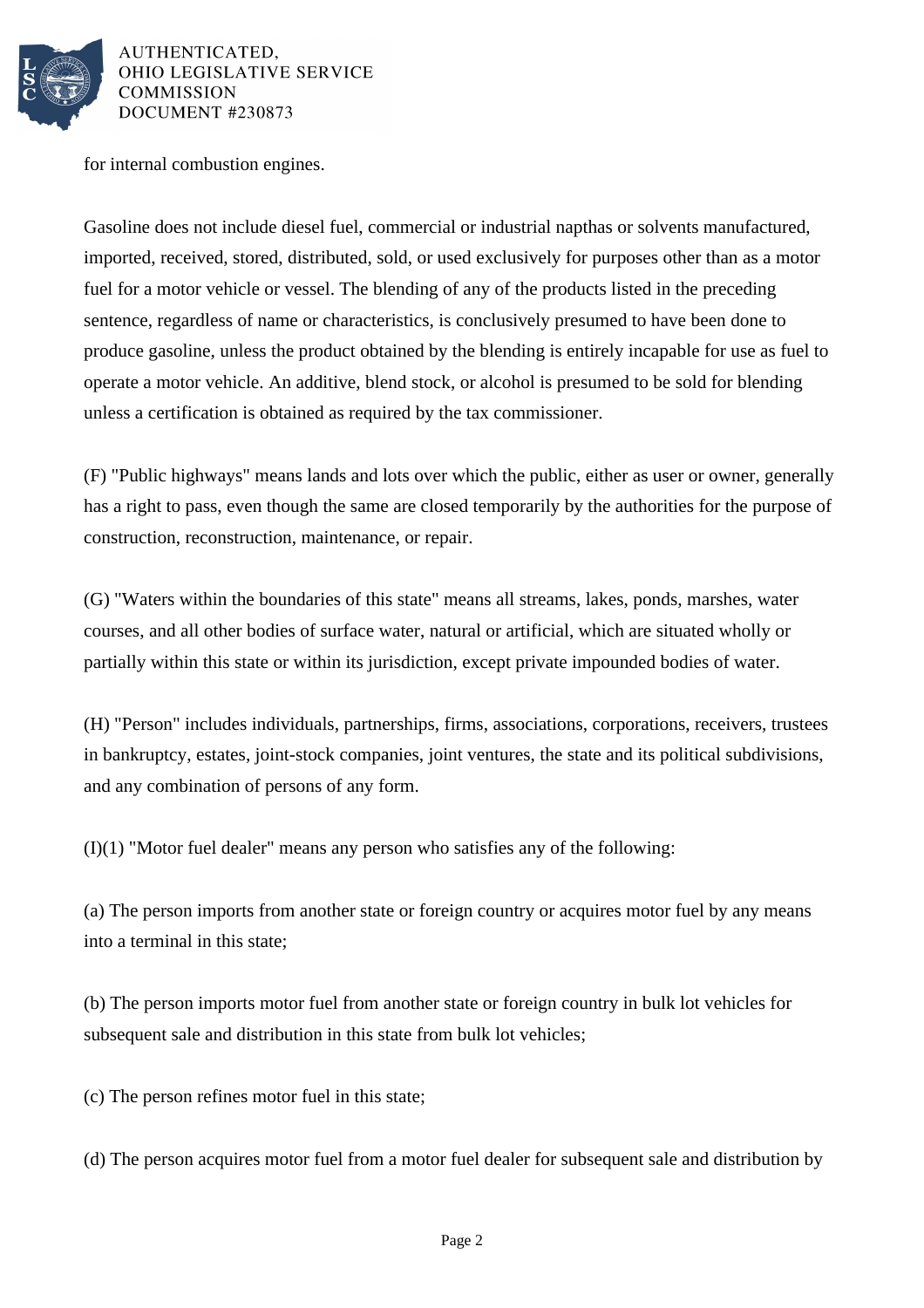

that person in this state from bulk lot vehicles;

(e) The person possesses an unrevoked permissive motor fuel dealer's license.

(2) Any person who obtains dyed diesel fuel for use other than the operation of motor vehicles upon the public highways or upon waters within the boundaries of this state, but later uses that motor fuel for the operation of motor vehicles upon the public highways or upon waters within the boundaries of this state, is deemed a motor fuel dealer as regards any unpaid motor fuel taxes levied on the motor fuel so used.

(J) As used in section 5735.05 of the Revised Code only:

(1) With respect to gasoline, "received" or "receipt" shall be construed as follows:

(a) Gasoline produced at a refinery in this state or delivered to a terminal in this state is deemed received when it is disbursed through a loading rack at that refinery or terminal;

(b) Except as provided in division  $(J)(1)(a)$  of this section, gasoline imported into this state or purchased or otherwise acquired in this state by any person is deemed received within this state by that person when the gasoline is withdrawn from the container in which it was transported;

(c) Gasoline delivered or disbursed by any means from a terminal directly to another terminal is not deemed received.

(2) With respect to motor fuel other than gasoline, "received" or "receipt" means distributed or sold for use or used to generate power for the operation of motor vehicles upon the public highways or upon waters within the boundaries of this state. All diesel fuel that is not dyed diesel fuel, regardless of its use, shall be considered as used to generate power for the operation of motor vehicles upon the public highways or upon waters within the boundaries of this state when the fuel is sold or distributed to a person other than a licensed motor fuel dealer or to a person licensed under section 5735.026 of the Revised Code.

(K) Motor fuel used for the operation of licensed motor vehicles employed in the maintenance,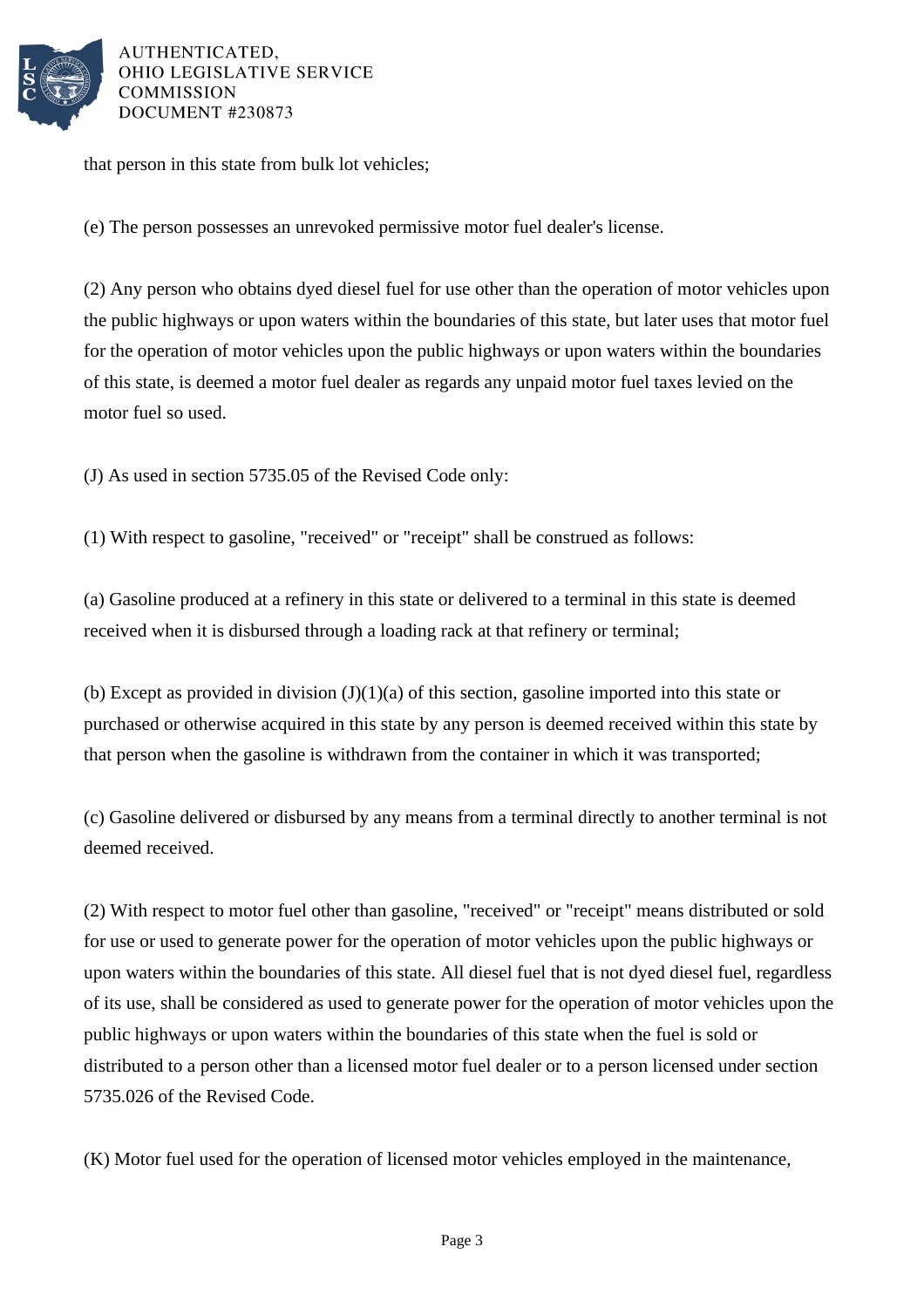

construction, or repair of public highways is deemed to be used for the operation of motor vehicles upon the public highways.

(L) "Licensed motor fuel dealer" means any dealer possessing an unrevoked motor fuel dealer's license issued by the tax commissioner as provided in section 5735.02 of the Revised Code.

(M) "Licensed retail dealer" means any retail dealer possessing an unrevoked retail dealer's license issued by the tax commissioner as provided in section 5735.022 of the Revised Code.

(N) "Refinery" means a facility used to produce motor fuel and from which motor fuel may be removed by pipeline, by vessel, or at a rack.

(O) "Retail dealer" means any person that sells or distributes motor fuel at a retail service station located in this state.

(P) "Retail service station" means a location from which motor fuel is sold to the general public and is dispensed or pumped directly into motor vehicle fuel tanks for consumption.

(Q) "Transit bus" means a motor vehicle that is operated for public transit or paratransit service on a regular and continuing basis within the state by or for a county, a municipal corporation, a county transit board pursuant to sections 306.01 to 306.13 of the Revised Code, a regional transit authority pursuant to sections 306.30 to 306.54 of the Revised Code, or a regional transit commission pursuant to sections 306.80 to 306.90 of the Revised Code. Public transit or paratransit service may include fixed route, demand-responsive, or subscription bus service transportation, but does not include shared-ride taxi service, carpools, vanpools, jitney service, school bus transportation, or charter or sightseeing services.

(R) "Export" means to obtain motor fuel in this state for sale or other distribution outside this state. For the purposes of this division, motor fuel delivered outside this state by or for the seller constitutes an export by the seller, and motor fuel delivered outside this state by or for the purchaser constitutes an export by the purchaser.

(S) "Import" means motor fuel delivered into this state from outside this state. Motor fuel delivered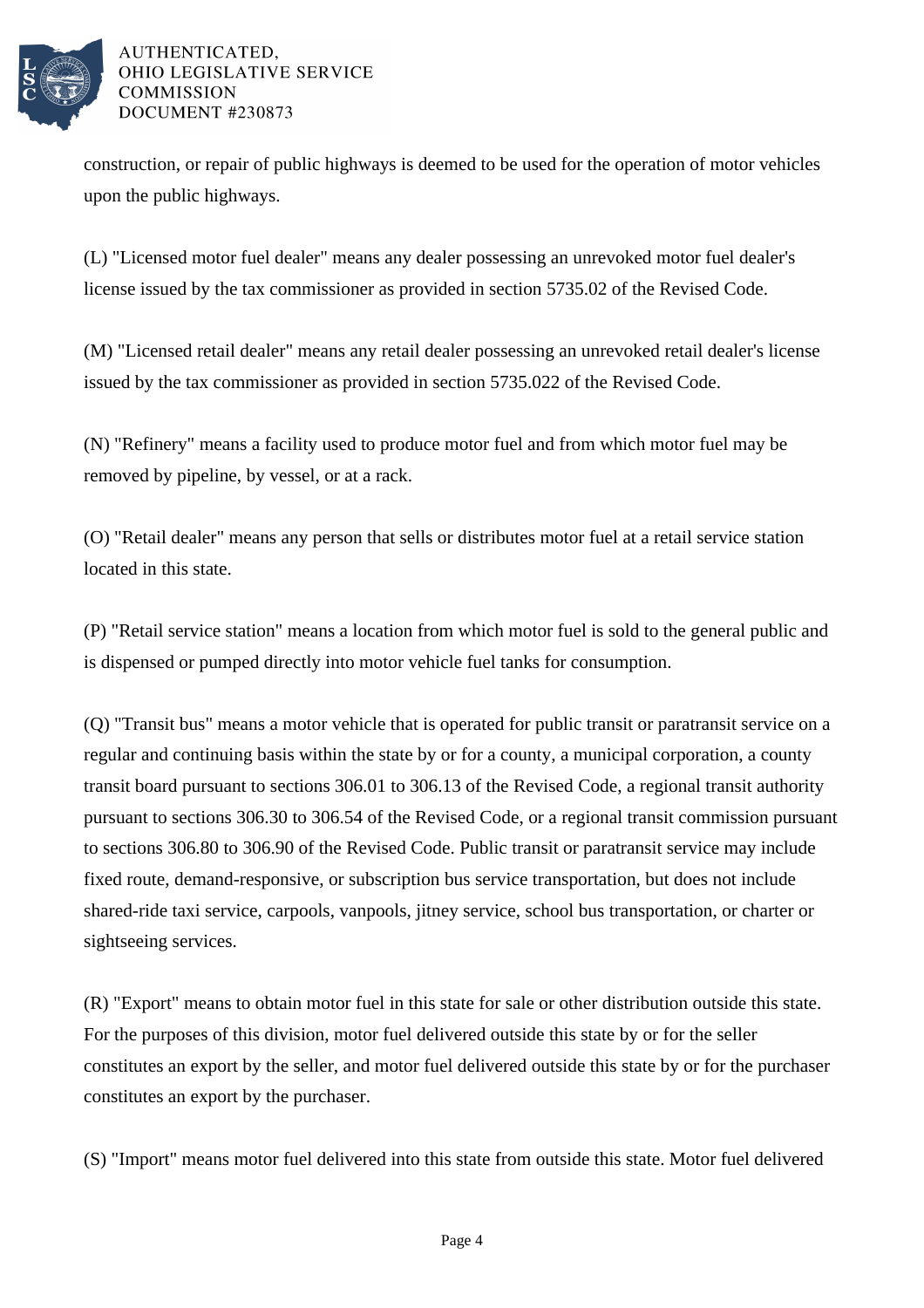

into this state from outside this state by or for the seller constitutes an import by the seller. Motor fuel delivered into this state from outside this state by or for the purchaser constitutes an import by the purchaser.

(T) "Terminal" means a motor fuel storage or distribution facility that is supplied by pipeline or marine vessel.

(U) "Consumer" means a buyer of motor fuel for purposes other than resale in any form.

(V) "Bulk lot vehicle" means railroad tank cars, transport tank trucks, and tank wagons with a capacity of at least 1,400 gallons.

(W) "Licensed permissive motor fuel dealer" means any person possessing an unrevoked permissive motor fuel dealer's license issued by the tax commissioner under section 5735.021 of the Revised Code.

(X) "Licensed terminal operator" means any person possessing an unrevoked terminal operator's license issued by the tax commissioner under section 5735.027 of the Revised Code.

(Y) "Licensed exporter" means any person possessing an unrevoked exporter's license issued by the tax commissioner under section 5735.026 of the Revised Code.

(Z) "Dyed diesel fuel" means diesel fuel satisfying the requirements of 26 U.S.C. 4082.

(AA) "Gross gallons" means U.S. gallons without temperature or barometric adjustments.

(BB) "Bulk plant" means a motor fuel storage and distribution facility, other than a terminal, from which motor fuel may be withdrawn by railroad car, transport trucks, tank wagons, or marine vessels.

(CC) "Transporter" means either of the following:

(1) A railroad company, street, suburban, or interurban railroad company, a pipeline company, or